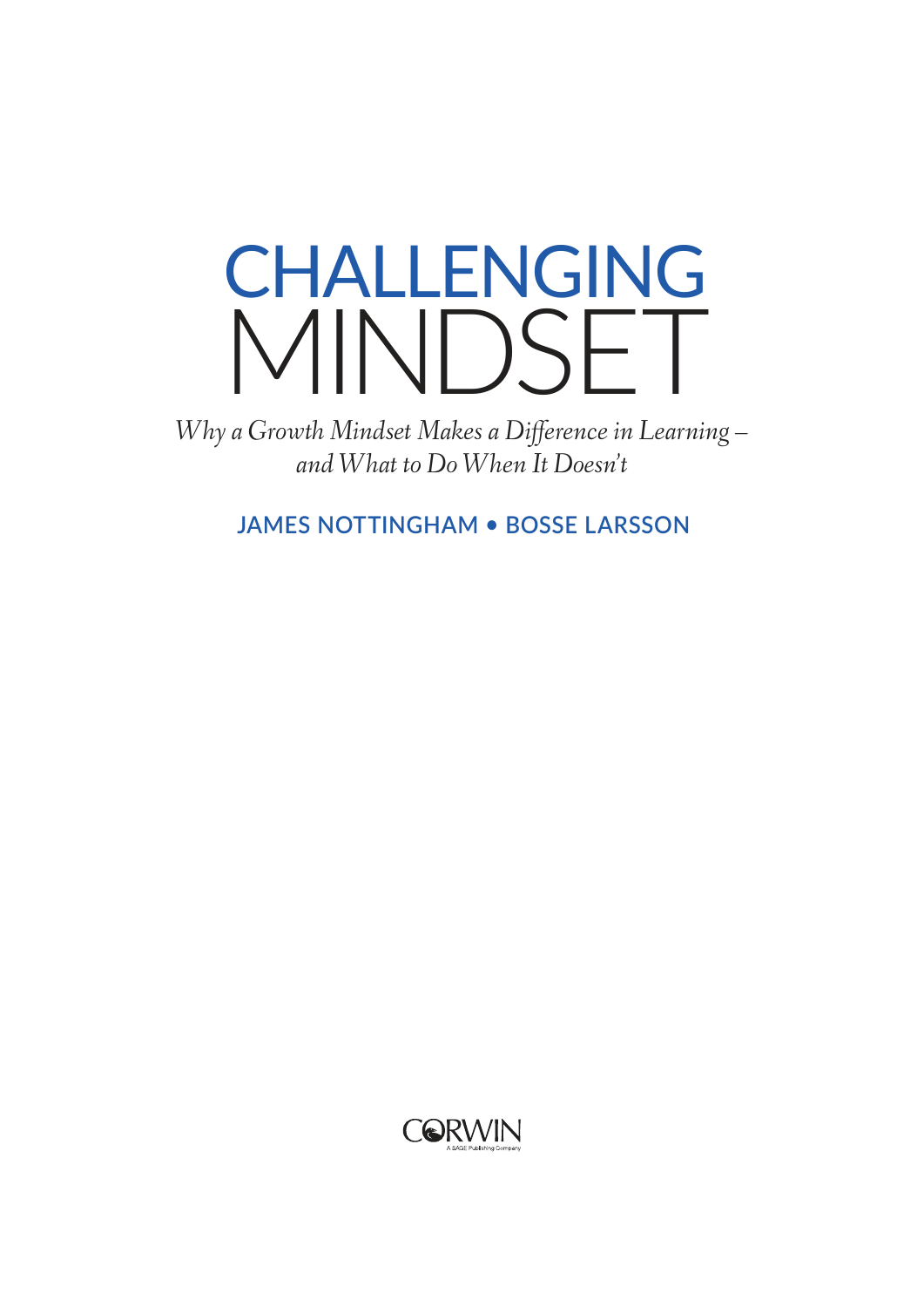

FOR INFORMATION:

Copyright © 2019 by Corwin All rights reserved. When forms and sample documents are included, their use is authorized only by educators, local school sites, and/or noncommercial or nonprofit entities that have purchased the book. Except for that usage, no part of this book may be reproduced or utilized in any form or by any means, electronic or mechanical, including photocopying, recording, or by any information storage and retrieval system, without permission in writing from the publisher. All trademarks depicted within this book, including trademarks appearing as part of a screenshot, figure, or other image, are included solely for the purpose of illustration and are the property of their respective holders. The use of the trademarks in no way indicates any relationship with, or endorsement by, the holders of said trademarks. Printed in the United States of America ISBN 978-1-5063-7662-2 This book is printed on acid-free paper. 18 19 20 21 22 10 9 8 7 6 5 4 3 2 1 Corwin A SAGE Company 2455 Teller Road Thousand Oaks, California 91320 (800) 233-9936 www.corwin.com SAGE Publications Ltd. 1 Oliver's Yard 55 City Road London EC1Y 1SP United Kingdom SAGE Publications India Pvt. Ltd. B 1/I 1 Mohan Cooperative Industrial Area Mathura Road, New Delhi 110 044 India SAGE Publications Asia-Pacific Pte. Ltd. 3 Church Street #10-04 Samsung Hub Singapore 049483 Acquisitions Editor: Ariel Bartlett Editorial Assistant: Jessica Vidal Production Editor: Victoria Nicholas Typesetter: C&M Digitals (P) Ltd. Proofreader: Sharon Cawood Cover Designer: Janet Kiesel Marketing Manager: Margaret O'Connor

DISCLAIMER: This book may direct you to access third-party content via web links, QR codes, or other scannable technologies, which are provided for your reference by the author(s). Corwin makes no guarantee that such third-party content will be available for your use and encourages you to review the terms and conditions of such third-party content. Corwin takes no responsibility and assumes no liability for your use of any third-party content, nor does Corwin approve, sponsor, endorse, verify, or certify such third-party content.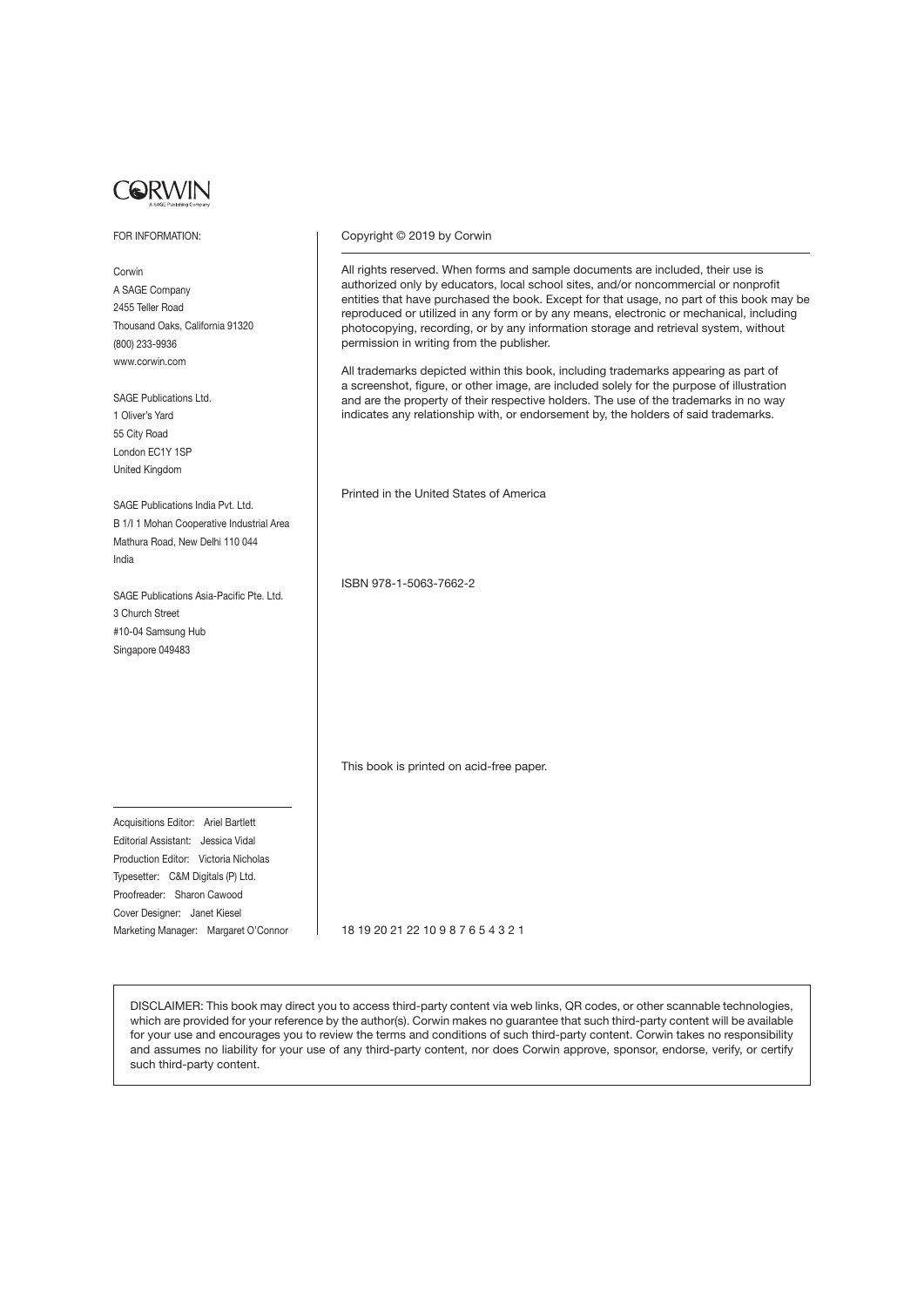The following critiques have been chosen because they are the most common ones. In each case, we have shared a summary of the criticism and counterargument, and then a quote direct from the horse's mouth (not that we are calling Carol Dweck a horse).

Growth mindset is not just about effort; it is also about strategy, attitude and environment.

Growth mindset does not ignore genetics; instead, it recognises them as a starting point, not the end point.

The article mentioned above is one example of the growth mindset 'critiques' online. I say 'critiques' in quotes because the vast majority are based on over-simplifications of Carol Dweck's research and theories, which make it easier to discredit. The same is happening with the work of John Hattie, Dylan Wiliam and Guy Claxton, as mentioned at the beginning of this chapter.

So, rather than use this book to get you all revved up to try mindset strategies (we hope), only for you to find criticisms of mindset online, we thought it best to prepare you with some considered responses. As the saying goes, forewarned is forearmed.

Later in the book, we explore the more important or nuanced ideas but for now, we think this brief summary should help deal with the more common misrepresentations of fixed and growth mindsets.

### 2.6.1 • Common Critique One

As stated above, one of the most common critiques we encounter is the false assumption that Carol Dweck attributes someone's success entirely to their effort and ignores a person's innate ability.

**Reality**: Carol Dweck does *not* say that performance is 'entirely dictated' by how hard a person tries. Instead, she says that effort is one of the key ingredients to success. She also says strategy, resilience, support and desire are just as important as effort.

A lot of parents or teachers say praise the effort, not the outcome. I say [that's] wrong: Praise the effort that led to the outcome or learning progress; tie the praise to it. It's not just effort, but strategy . . . so support the student in finding another strategy. Effective teachers who actually have classrooms full of children with a growth mindset are always supporting children's learning strategies and showing how strategies created that success.

Students need to know that if they're stuck, they don't need just effort. You don't want them redoubling their efforts with the same ineffective strategies. You want them to know when to ask for help and when to use resources that are available. (Dweck, 2016)

### 2.6.2 • Common Critique Two

Growth mindset ignores the role of genetics and their influence on performance.

**Reality**: Carol Dweck does not ignore genetics! In fact, in almost every presentation we have heard from Carol Dweck, she has stated: 'Genetics are the starting point'. In other words, Usain Bolt smashed the 100-metre world record in 2008 because of his stunning genetics *and* his absolute dedication, training and desire to be the best (amongst other things).

Yes, people come with different genes, and yes, genes can certainly influence our behaviour and development. But if we care about how people lead their lives – whether they lead constructive lives, how effectively they can cope when it matters, whether they can attain their goals, how they treat others – genes don't give us the answers. If we care about whether people can sustain successful relationships, succeed in school, and hold meaningful jobs, then environment matters greatly.

34 Challenging MINDSET 2. Growth Mindset Implementation is Not There (Yet)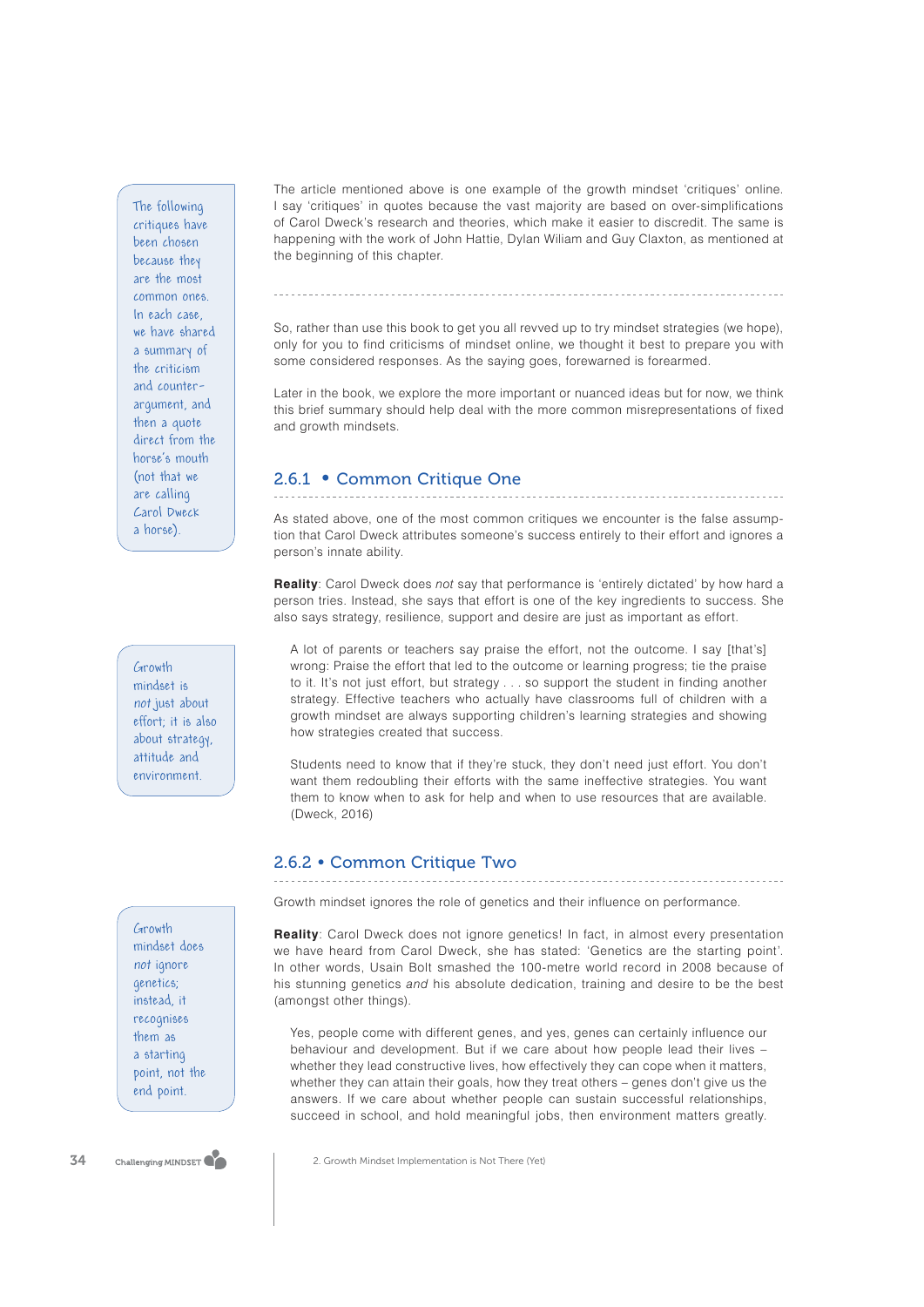These depend on things we are taught. It may be that genes make it easier for some to learn adaptive skills, but under the right circumstances virtually everyone can. (Dweck, 2000: 15)

### 2.6.3 • Common Critique Three

Growth mindset is over-simplified nonsense; students are not going to succeed merely because they are shown pictures of brains exercising and neurons connecting together.

**Reality:** It is not the growth mindset research that is over-simplified; it is the reporting and implementation of it that is too often over-simplified (see Sections 2.1–2.5).

Students are not going to succeed merely because they are shown pictures of brains exercising and neurons connecting together. We often lament the fact that teachers are putting up a picture or a chart in their classrooms and expecting changes to occur. To have an impact, growth mindset practices have to infuse the classroom culture. Teachers have to embody them and not just spout about them.

Some of the other over-simplifications include:

- 'diagnosing' students with a fixed mindset and labelling them as such
- making students responsible for their mindset
- not understanding that classroom and school triggers are critically important
- focusing only on effort, which is just one of the routes to learning
- praising ineffective (or non-existent) effort.

There is also the significant issue of the high-stakes testing culture that exists in many schools. This is likely to undo any positive effect that might come from short-term or surface-level mindset interventions.

### 2.6.4 • Common Critique Four

Too many claims are made about the ability of growth mindset to nullify the limiting effects poverty and social injustice have on student achievement.

**Reality**: Over-enthusiastic advocates do indeed over-claim but Dweck herself does not. In a recent big study of 168,000 students in Chile where mindsets were examined in relation to socio-economic variables, Dweck and her colleagues discussed how these factors might affect each other:

To be clear, we are not suggesting that structural factors, like income inequality or disparities in school quality, are less important than psychological factors. Nor are we saying that teaching students a growth mindset is a substitute for systemic efforts to alleviate poverty and economic inequality. Such claims would stand at odds with decades of research and our own data. Rather, we are suggesting that structural inequalities can give rise to psychological inequalities and that those psychological inequalities can reinforce the impact of structural inequalities on achievement and future opportunity. (Claro, Paunesku & Dweck, 2016: 8667)

Importantly, the title of that paper was 'Growth mindset *tempers* the effects of poverty on academic achievement'. It does not say, 'Growth mindset cures/eradicates/ignores the

2. Growth Mindset Implementation is Not There (Yet) Challenging MINDSET 35

Although it is true to say that mindset messages are often oversimplified, the research underpinning these messages is not. So, critiques would be more correctly aimed at the application of mindset rather than at the theory itself.

There are indeed many over-claims about mindset. These can always be checked by referring to Dweck's own words and the research she has been involved with.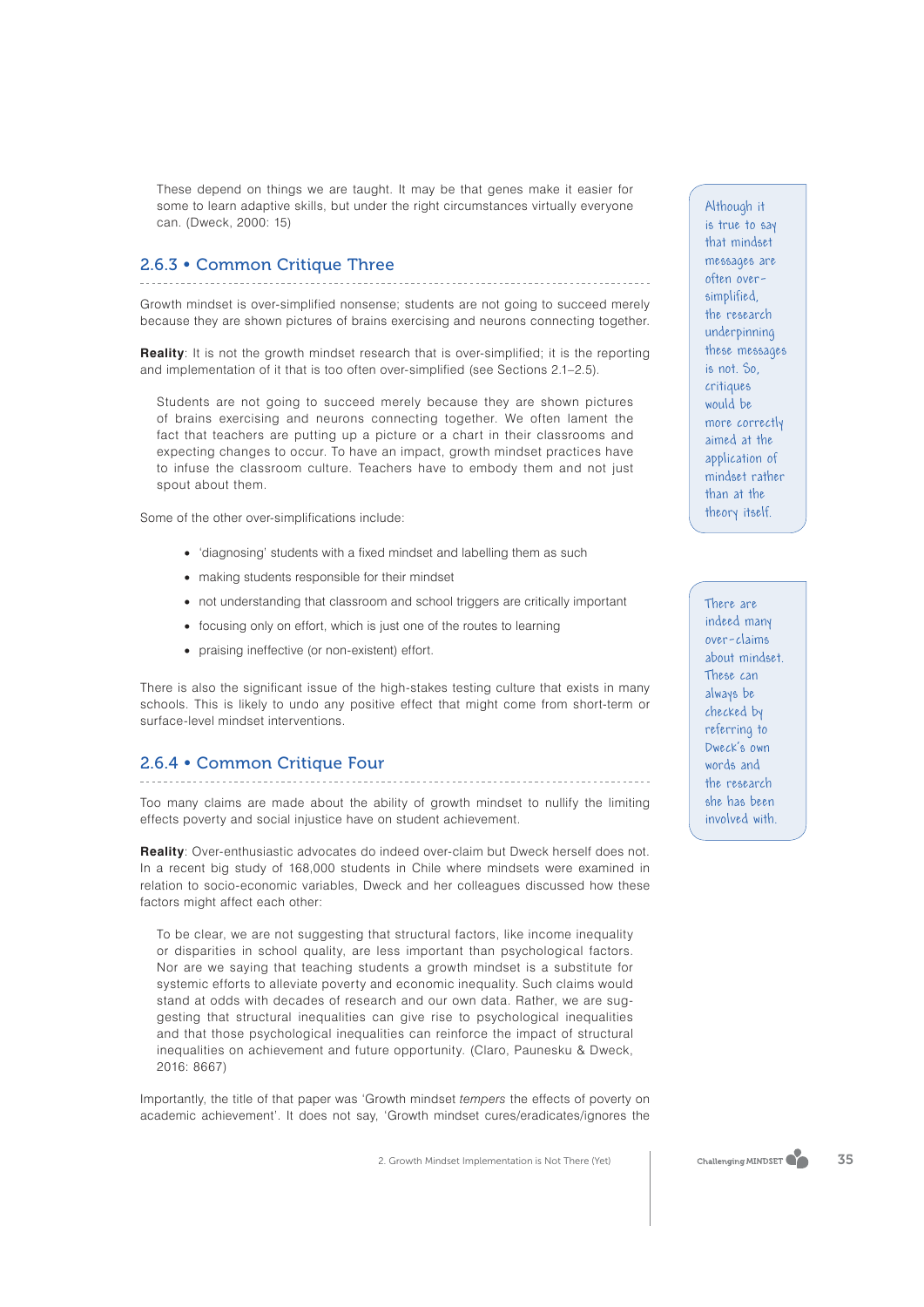Mindset is not so much about being positive all the time; it is about being more open to possibilities for growth.

effects of poverty'. Advocates might be a little less careful but a quick reference back to Dweck's own work will show that she is very precise with her language (as you would expect from a Professor of Psychology who has all her work peer-reviewed before publication).

### 2.6.5 • Common Critique Five

Growth mindset is just another new 'stay-positive-at-all-costs' movement where the message is to always say yes, be happy, smile, celebrate mistakes, praise everyone. This makes people prone to over-confidence and unrealistic expectations.

**Reality**: Mindset is the term given to the observed phenomenon that people have subconscious (implicit) beliefs about intelligence. Some people think intelligence is an inherited, fixed quality whereas others think it is more malleable and developed. This belief exists anyway, whether or not they have read Carol Dweck's work. It is true that when in a growth mindset, a person is more likely to respond to challenge, feedback and mistakes in a more positive fashion than if they were in a fixed mindset but it does not mean they are impossibly happy, smiley people! It means they are more interested in learning opportunities than they would be if they were in a fixed mindset.

As for over-confidence, it would appear that being in a growth mindset might make you less prone to over-confidence, as this abstract from a paper by Ehrilnger, Mitchum and Dweck (2015) shows:

Study 1 demonstrated that participants with an entity (fixed) theory of intelligence showed significantly more overconfidence than those with more incremental (malleable) theories. In Study 2, participants who were taught an entity theory of intelligence allocated less attention to difficult problems than those taught an incremental theory. Participants in this entity condition also displayed more overconfidence than those in the incremental condition, and this difference in overconfidence was mediated by the observed bias in attention to difficult problems. (Ehrilnger et al., 2015: 94)

### 2.6.6 • Common Critique Six

Educators are far too quick to speak with certainty about research that is not yet widely accepted. For example, educators will explain growth mindset in terms of neuroscience, even though those involved directly in neuro-research are themselves cautious in making claims about brain development and brain plasticity.

Though it is likely that educators have indeed over-claimed the certainty and efficacy of many aspects of research (and not just in terms of neuroscience or mindset), it is also true to say that talking about brain development with students *can* have a positive effect on their mindset. Indeed, many interventions from which the impact of mindset is drawn, have involved teaching students about brain plasticity. They have explained to young people how the grey matter within our brains can shrink or thicken; that neural connections can be forged and refined or weakened and severed; and that every time an action is repeated, new 'wires' or neural pathways can be created. Though these explanations are simplistic, there is evidence that thinking our brains are *able* to change at any age is more likely to lead to growth mindset thinking than to lead to fixed mindset thinking. After all, in a growth mindset, people believe that change is likely, whereas in a fixed mindset, people believe abilities and intelligence are far more static.

In the growth mind-set classes, students read and discussed an article entitled 'You Can Grow Your Brain.' They were taught that the brain is like a muscle that gets stronger with use and that learning prompts neurons in the brain to grow new

It is worth remembering that mindset comes from psychology and not from neuroscience, so any claims about the links between mindset and brain research should be treated with caution.

36 Challenging MINDSET 2. Growth Mindset Implementation is Not There (Yet)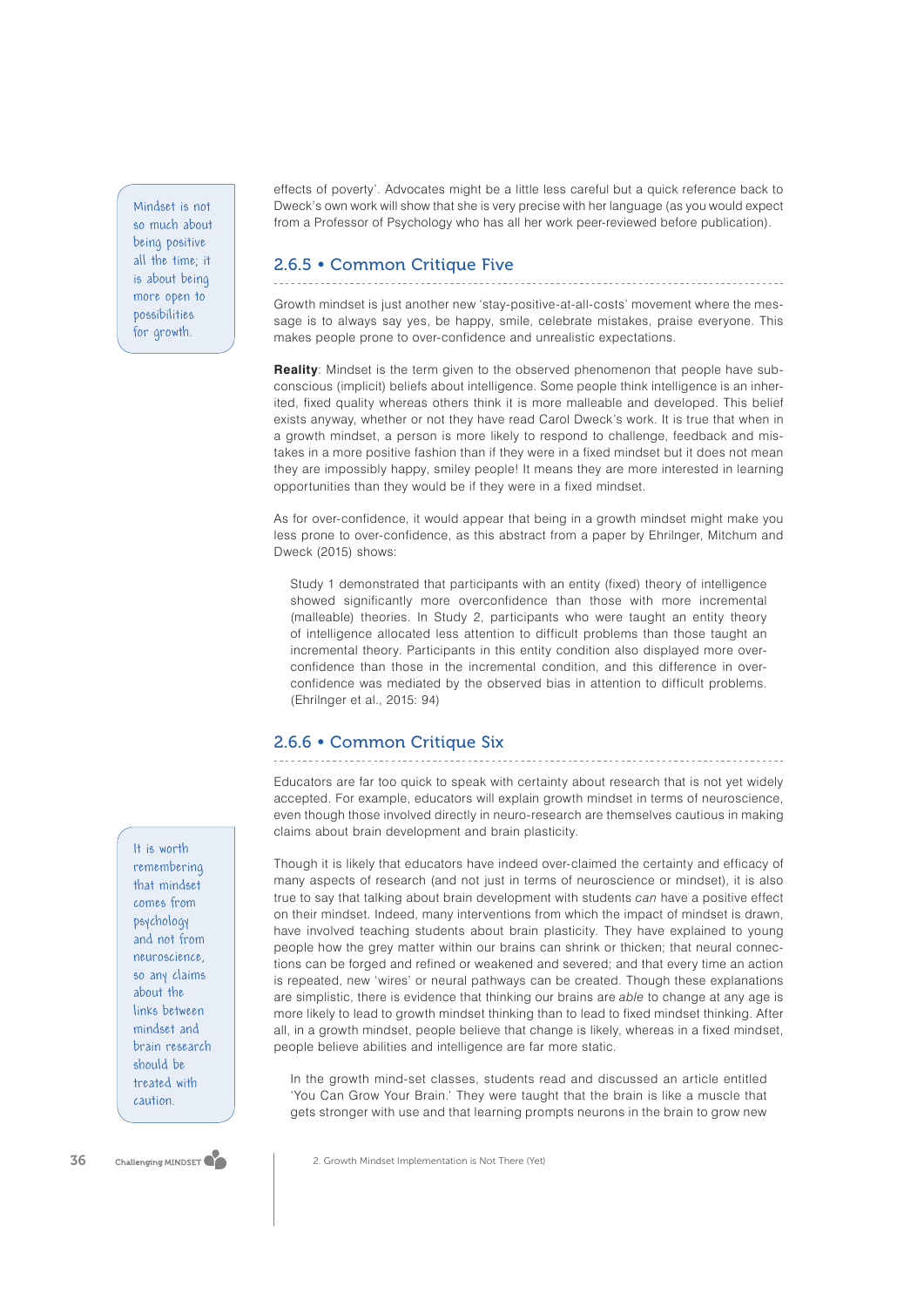connections. From such instruction, many students began to see themselves as agents of their own brain development . . . Other researchers have replicated our results. Psychologists Catherine Good, now at Baruch College, Joshua Aronson of New York University and Michael Inzlicht, now at the University of Toronto, reported in 2003 that a growth mind-set workshop raised the math and English achievement test scores of seventh graders. In a 2002 study Aronson, Good (then a graduate student at the University of Texas at Austin) and their colleagues found that college students began to enjoy their schoolwork more, value it more highly and get better grades as a result of training that fostered a growth mind-set. (Dweck, 2015b)

2. Growth Mindset Implementation is Not There (Yet) Challenging MINDSET 37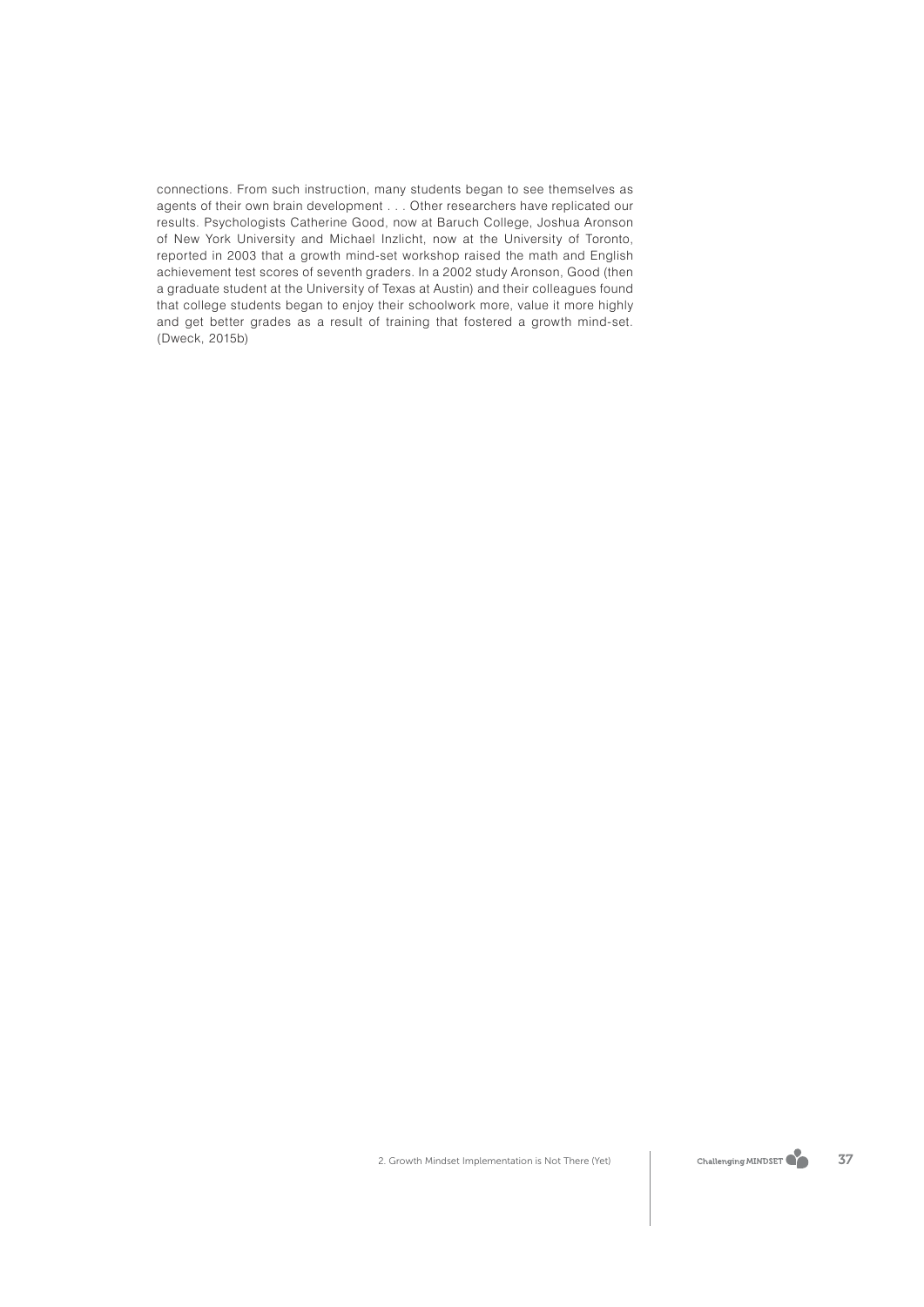Why should [memory] retain so much better the events of yesterday than those of last year and, best of all, those of an hour ago? Why should repeating an experience strengthen our recollection of it? Why should drugs, fevers, asphyxia, and excitement resuscitate things long since forgotten? . . . Such peculiarities seem quite fantastic. . . .

Evidently, then, the faculty does not exist absolutely, but works under conditions; and the quest of the conditions becomes the . . . most interesting task.

James, 1890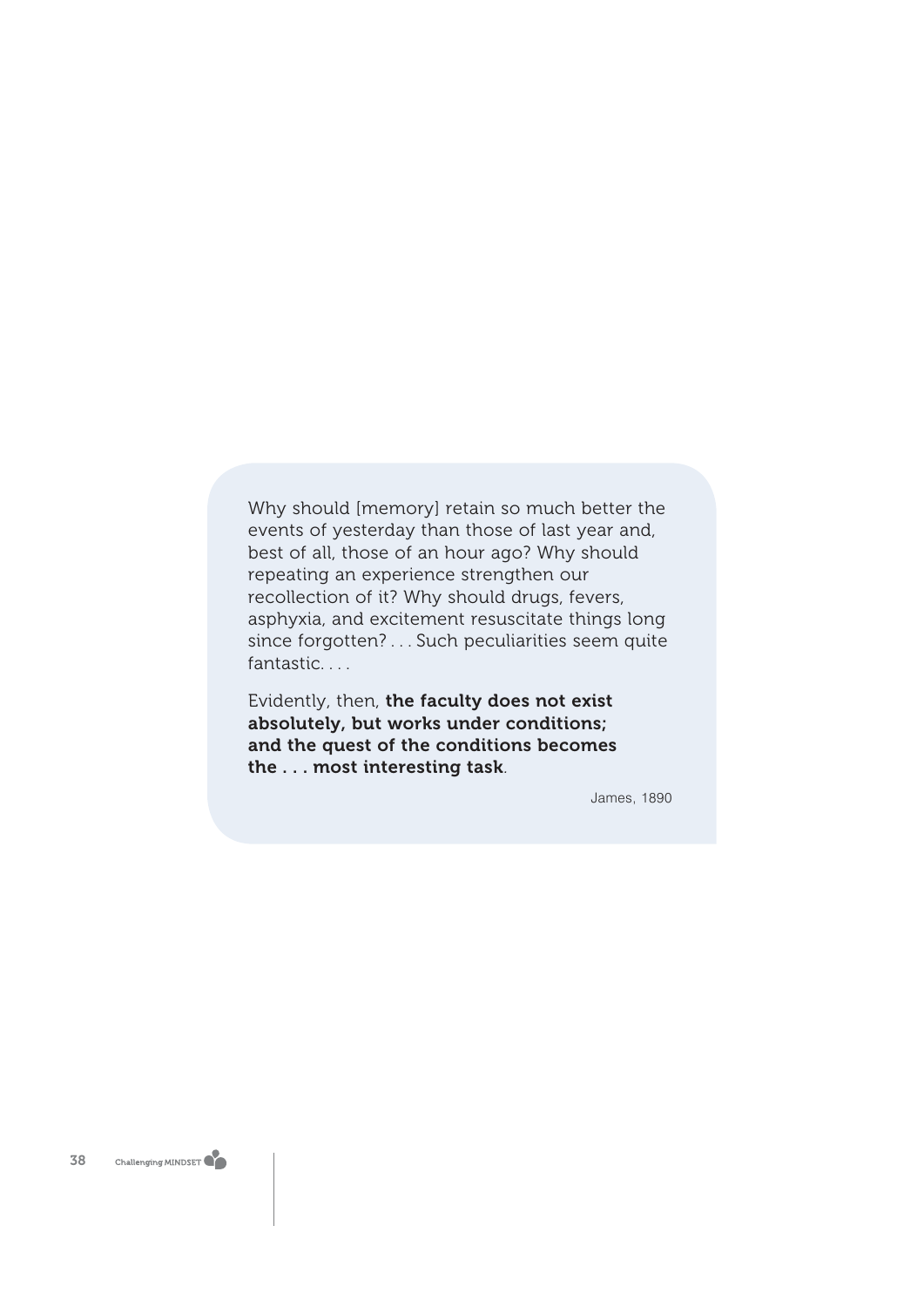# WHEN DOES MINDSET WORK BEST?

In the previous chapter, we shared the evidence that growth mindset interventions are not working as well as expected in schools. Not yet, anyway. We also gave suggestions as to why this might be.

This chapter shows that the effects are in fact highly nuanced and make much more of a difference in some circumstances than in others. Indeed, the meta-analysis by Burnette et al. (2013) that we described in Chapter 2, can be summarised as follows:

Implicit theories are indeed consequential for self-regulatory processes and goal achievement. However, these consequential relations are nuanced. We sought to clarify when (e.g., when facing ego threats) and how (e.g., monitoring processes) implicit theories are consequential for goal achievement. Findings suggest . . . that the literature would be better served by asking **when** and how implicit theories are consequential . . . rather than asking **if** incremental theories are generally beneficial. (Burnette et al., 2013: 680)

# 3.0 • GOALS, STRATEGIES AND EXPECTATIONS

On page 670 of their report, Burnette et al. (2013) shared their SOMA (Setting, Operating, Monitoring, Achievement) model showing the relationship between incremental beliefs (growth mindset) and goal achievement. Some of their findings are shown in Figure 5 of this book, which to recap shows:

• The effect of 'learning goals' on goal achievement is 0.32, which compares favourably with the effect of 'performance goals' of *minus* 0.02. The difference between these two effect sizes is 0.34.

3. When Does Mindset Work Best? Challenging MINDSET 39

**Although** it is clear that mindset does make a difference, the question remains 'when' does it make the most difference?

3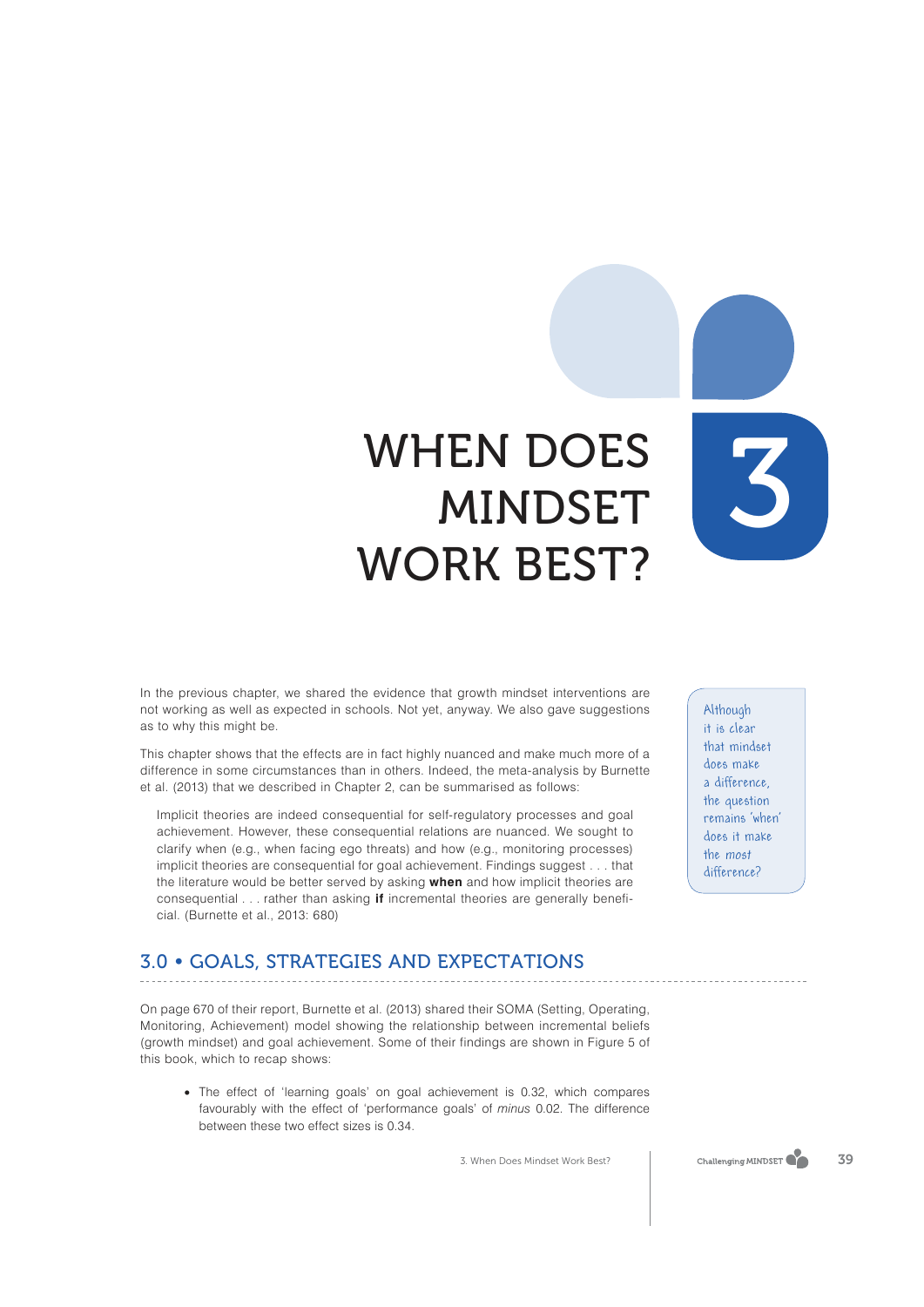A growth mindset helps most when goals are learningfocused rather than performancefocused.

A growth mindset helps most when failure seems to be a distinct possibility.

A growth mindset helps most when you are faced with a challenge.

(Note: Learning goals are often described as 'mastery-orientation'; they focus on learning and improvement, whereas performance goals or 'performance-orientation' focus on demonstrating competence relative to others, generally in an attempt to look clever or to avoid looking stupid.)

• The effect of 'mastery strategies' on goal achievement is 0.31, which compares favourably with the effect of 'helpless strategies' of *minus* 0.24. The difference between these two effect sizes is 0.55.

(Note: Mastery strategies are used by a person who responds to challenges by remaining task-focused and aiming for mastery in spite of difficulties and setbacks, whereas helpless strategies are used by a person who responds to challenges by giving up and withdrawing, acting as if the situation were out of their control.)

• The effect of 'expectations' on goal achievement is 0.41, which unsurprisingly compares favourably with the effect of 'negative emotions' of *minus* 0.32. The difference between these two effect sizes is 0.73.

(Note: Expectations refer to a person thinking, 'I believe in my ability to reach my goal', whereas 'negative emotions' are connected with the belief that 'I feel hopeless or anxious when evaluating my goal progress so far'.)

What their SOMA model shows, which Figure 6 does not, is that a person holding an incremental theory is much more likely to set learning goals for themselves, employ mastery strategies and have positive expectations of success.

As Burnette et al. hypothesise:

Implicit theories will predict goal setting processes, with entity theorists especially likely to set performance goals oriented toward proving their ability and incremental theorists especially likely to set learning goals oriented toward developing mastery. After all, one of the most immediate consequences of believing that ability is fixed (entity beliefs) is that people will try to demonstrate that they possess the ability in question, and one of the most immediate consequences of believing that ability can be developed (incremental beliefs) is that learning has value. (2013: 659)

### 3.1 • MINDSET WORKS BEST WHEN GOALS ARE LEARNING-ORIENTATED

Performance goals focus on success relative to others. Learning goals focus on personal progress.

Here is the bad news: there is a *negative* correlation between incremental theories and performance goals. That is to say that if you are in a growth mindset, and you perceive the task in front of you is a 'performance-related goal' (e.g. let's see who is the best), then the benefit derived from being in a growth mindset is reduced.

Furthermore, when beating their peers on performance tasks motivates a person with an entity theory, then the negative effects of being in a fixed mindset are reduced. Thus, a person with a fixed mindset in these circumstances is likely to apply himself or herself just as much, maybe even more, than the person in a growth mindset who suspects there are no learning opportunities within the task.

Pause for a moment to consider how many tasks in school are performance-related, either by design or by ethos! Small wonder, then, that being in a growth mindset is less effective in real-world classrooms than we thought it would be.

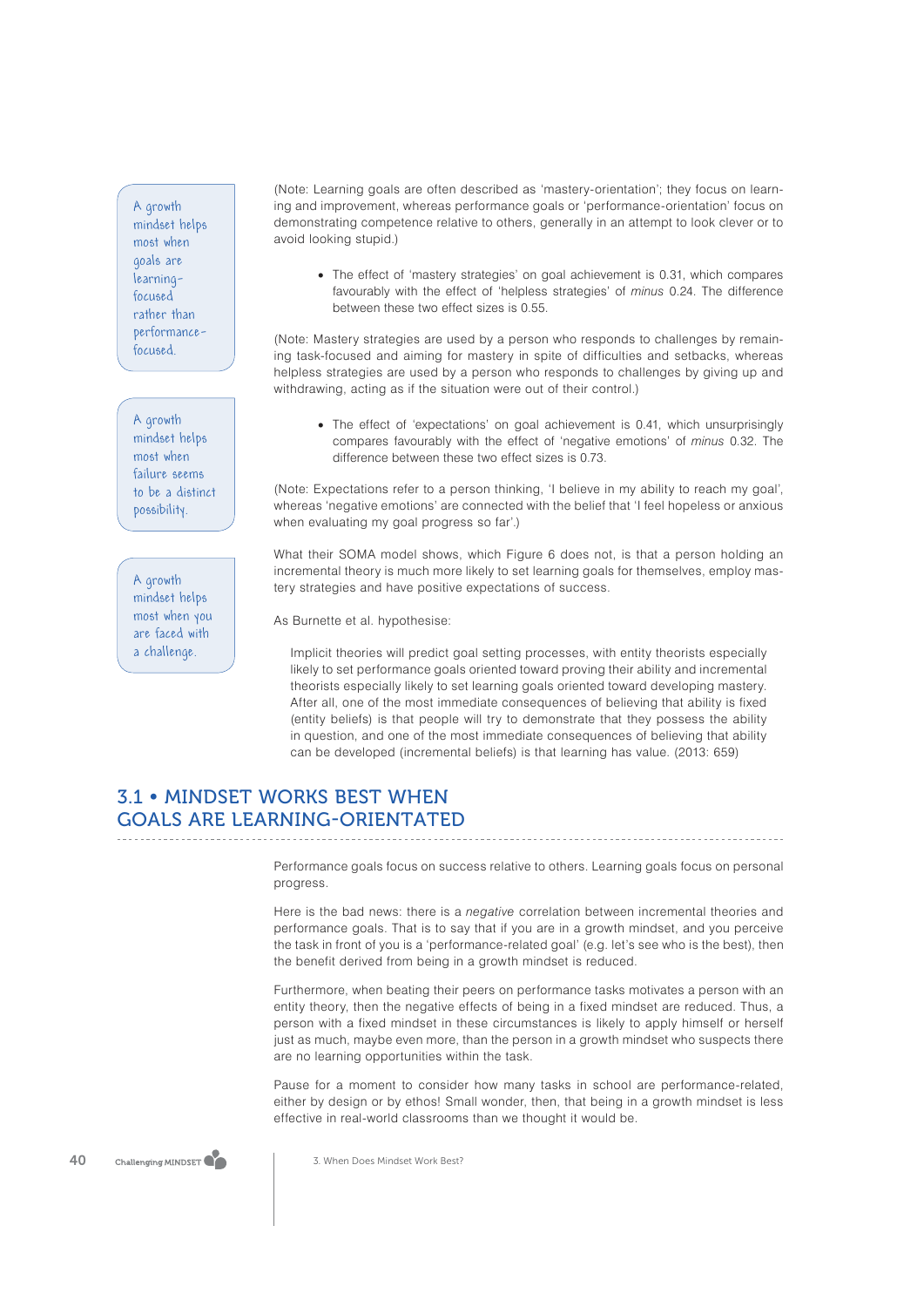Of course, if you can set learning-related tasks for all of your students *and* you can get them all into a growth mindset then the effects should be significant. We realise that those are two very big *ifs* but then that is what this book aims to help you with, particularly Chapters 5, 6 and 7.

# 3.2 • MINDSET WORKS BEST WHEN THERE IS CHALLENGE

As we mentioned in Section 3.0, mastery strategies are used by a person who responds to challenges by remaining task-focused, whereas helpless strategies are used by a person who responds to difficulties by giving up and withdrawing.

Therefore, if there is no challenge then there is no need for a growth mindset; you will simply 'get the job done' and move on. It is only when confronted with difficulties that anxieties and fears, or grit and determination, rear their heads; that is when your mindset makes a difference.

If you are in a fixed mindset then it is likely that you will focus on ways to avoid losing face. Classic strategies include making excuses, predicting failure, claiming nonchalance and so on. On the other hand, if you are in a growth mindset then you are more likely to have a go, seek feedback, try again and persevere. This is when mastery strategies are crucial.

Little challenge means little effect of mindset; high challenge is when mindset matters most. Chapter 8 explores this topic in much more depth.

# 3.3 • MINDSET WORKS BEST WHEN THERE IS A CHICKEN AND AN EGG!

When expectations of success are high then we are more likely to engage with a task; even more likely if it is a learning task rather than a performance-related one. This, in turn, leads to a greater chance of success.

Similarly, the more success we have previously encountered within the same or a similar context, the more likely we are to think we will be successful next time too. Of course, mindset makes a difference as Burnette et al.'s meta-analysis showed but so too does prior success.

So, there we have it: a chicken or egg situation! We are more likely to succeed if we have high expectations and we are more likely to have high expectations if we have succeeded previously. So now for the clichéd question: which comes first?

As a teacher, a leader, a parent, or indeed anyone responsible for the well-being and success of others, it is up to us to raise the bar of expectation by showing those we care for how much further they can go than they thought possible. Achieve this and we will set them on an upwards spiral. With more successful experiences under their belt, they are more likely to raise their expectations next time. With higher expectations, they are more likely to succeed. And so it goes on.

Of course, very sadly the opposite is true for so many students: negative experiences lead to low expectations, which in turn lead to lower levels of success and so on. No wonder there are so many disaffected teenagers in our schools if they have endured years upon years of a negative spiral.

3. When Does Mindset Work Best? Challenging MINDSET 1

A growth mindset is more likely to exist when a person has experienced success beforehand. Success leads to a growth mindset and a growth mindset leads to success.